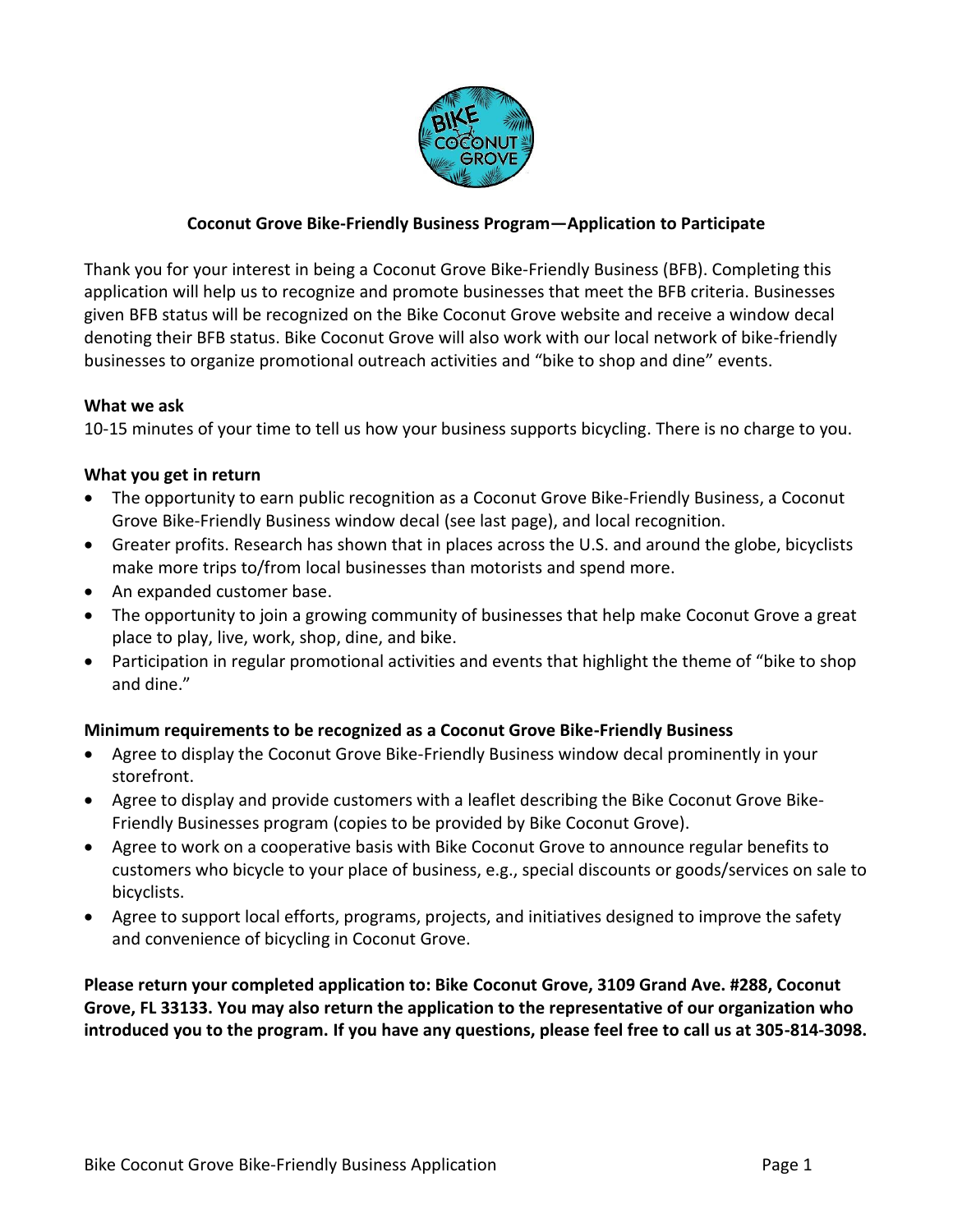### **BIKE-FRIENDLY BUSINESS APPLICATION**

The following questions will help us to assess the bike-friendliness of your business. We will publicly recognize those businesses that meet the criteria described below or take steps to increase their bikefriendliness. Your completion of this form signifies that you accept and understand what the program is and what your role in it as a local business owner/manager will be.

| 1. My business makes it easier for customers/guests to bike to our establishment by (check all that<br>apply):<br>$\Box$ Being in a bike-accessible location<br>□Providing ample bike parking spaces |
|------------------------------------------------------------------------------------------------------------------------------------------------------------------------------------------------------|

 $\Box$ Providing covered bike parking

 $\square$  None of the above apply

Other way(s) my business makes it easier for customers/guests to bike to our establishment:

2. My business motivates customers/guests to bike to our establishment by (check all that apply):  $\Box$ Rewarding customers who bike (e.g., thanking them for biking to our business, stocking items they need, etc.). Please describe how you do this:

\_\_\_\_\_\_\_\_\_\_\_\_\_\_\_\_\_\_\_\_\_\_\_\_\_\_\_\_\_\_\_\_\_\_\_\_\_\_\_\_\_\_\_\_\_\_\_\_\_\_\_\_\_\_\_\_\_\_\_\_\_\_\_\_\_\_\_\_\_\_\_\_\_\_\_\_\_\_\_\_\_\_\_\_

\_\_\_\_\_\_\_\_\_\_\_\_\_\_\_\_\_\_\_\_\_\_\_\_\_\_\_\_\_\_\_\_\_\_\_\_\_\_\_\_\_\_\_\_\_\_\_\_\_\_\_\_\_\_\_\_\_\_\_\_\_\_\_\_\_\_\_\_\_\_\_\_\_\_\_\_\_\_\_\_\_\_\_\_

Offering discounts on goods or services to customers who bike  $\square$  None of the above apply

3. My business changes social norms about bike transportation by (check all that apply):

Having managers/employees who commute by bike at least once a week

 $\Box$ Placing bike parking in a visible place close to the entrance

 $\Box$ Including information about biking on our company website

Talking about cycling regularly in our business communications

Encouraging employees or customers who drive to share the road with bicyclists

 $\square$  None of the above apply

Bike Coconut Grove Bike-Friendly Business Application **Page 2** 2